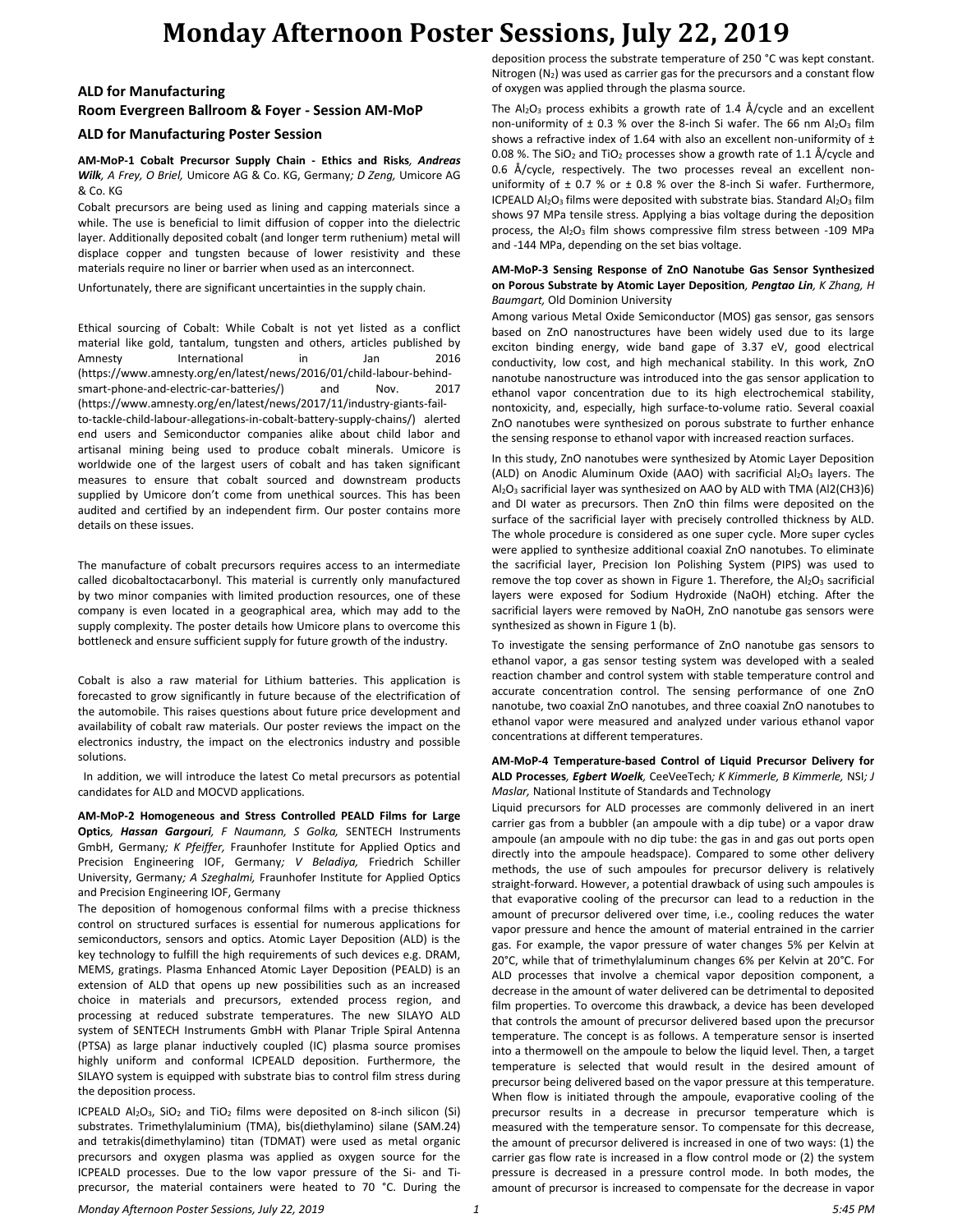## **Monday Afternoon Poster Sessions, July 22, 2019**

pressure. To demonstrate the performance of this control device, the precursor partial pressure was measured with and without active control using custom-built optical gas sensors. The time-dependent partial pressure was converted to precursor flow rate assuming that the ratio of the precursor to carrier gas partial pressures equals the ratio of the respective flow rates. A five-element temperature sensor array was used to measure temperature. Flow control was demonstrated by controlling the set point of the carrier gas mass flow controller. Pressure control was demonstrated by controlling the set point of a downstream pressure controller. Water and hexane were utilized to investigate the impact of precursor vapor pressure on controller performance. In addition, both bubblers and vapor draw ampoules were investigated.

#### **AM-MoP-5 Design and Manufacturing of ICP-Type Remote Plasma ALD***, J An, Dohyun Go, J Shin, B Yang, H Kim,* Seoul National University of Science and Technology, Republic of Korea

Plasma-enhanced ALD (PEALD) is a type of ALD, which utilizes ions and radicals in plasma as oxidants which have higher reactivity than conventional oxidants. Plasma can not only effectively eliminate ligand of precursors but also possibly reduce deposition temperature. While the system of commercial PEALD usually adopt capacitively coupled plasma (CCP) or inductively coupled plasma (ICP), it is usually complicated regardless of plasma generating method; such complexity of system may increase the system cost and hamper the process flexibility.

In this presentation, we show the design and manufacturing of fully functioning compact size PEALD station using ICP plasma chamber. Systematic mechanical design process was applied including quality function deployment (QFD), fluid/thermal analysis, and 3D modeling. In the system manufacturing process, gate valve and stop valve have been modified to increase the versatility of the process conditions as well as the possible deposition of many more materials. In addition, the electrical biasing table was added to the system to control the characteristics of the plasma such as the density and flux of ions, and therefore the crystallinity of the film. Furthermore, the biasing table can be further applied for selectively functionalizing the 2-dimensional materials, e.g., graphene, on metal-patterned substrate, and accordingly selectively depositing ALD films on them. As a result, PEALD station that we have designed and manufactured can provide economic options for researchers who want to explore PEALD processes for novel applications.

#### **AM-MoP-6 ACS™ (Atomically Clean Surface™) Cleaning and Analytical Validation of Recycled ALD Chamber Parts for the Semiconductor Industry***, Russell Parise, I Iordanov, B Quinn,* UCT - QuantumClean*; P Sun,*  UCT - ChemTrace

ALD deposition has enabled the semiconductor industry to deposit thin, highly conformal films. Foundational to delivering the consistent film quality is managing the quality of the parts within the chamber, especially the recycled parts sent offsite for cleaning. It is an under-recognized challenge to reliably produce "certifiably" clean chamber parts. The highly conformal, high step coverage nature of ALD process results in surface deposits on the parts that are tightly adhered. Additional considerations include: parts fragility, part size, high number of ALD film chemistries, and maintaining tight dimensional tolerances.

To address these challenges, recycled part cleaning processes and metrology validation methods have been developed. The processes are non-destructive and provide for an Atomically Clean Surface™ (ACS™) that meets the micro contamination requirements of the most stringent processes. The validation scope spans impurities identification (e.g. trace metals, particles, and trace impurities) and dimensional measurements (e.g. surface roughness, defects, flatness) via use of equipment such as ICP-MS and CMM. Handling systems to provide for employee ergonomics and to protect the parts will also be discussed with regard to the multi-wafer equipment.

In addition, there is smaller demand to refurbish of valves, fittings, and other parts external to the process chamber that may become coated or damaged. Processes have been adapted to address these components as well as ensuring critical dimensions and surface roughness of mating surfaces is maintained.

This paper will review the technologies developed to clean, rinse, dry, and validate that the recycled parts meet performance requirements for various ALD processes.

**Keywords:** ACS™, ICP-MS, surface cleanliness, micro contamination, nondestructive, CMM

**AM-MoP-8 Process Control and Mass Delivery Optimization from Low Vapor Pressure Precursors***, Jeffrey Spiegelman, C Ramos, D Alvarez, Z Shamsi,* RASIRC

Continual device shrinkage and incorporation of new alloy materials has led to difficult thermal constraints for ALD in microelectronic applications. Process temperatures are now required to be to less than 350° C where sub-300° C is desired. PEALD has successfully been used in some applications, but has difficulty for 3D structures and aspect ratios greater than 50.

Therefore more reactive oxidant precursors for thermal ALD have been sought where water and ammonia no longer have sufficient reactivity at reduced temperatures. Examples include anhydrous Hydrogen Peroxide and Hydrazine, which exist as low vapor pressure liquids at room temperature. Delivery of a controlled and stable vapor from a liquid source is more challenging than delivering compressed gases with a mass flow controller. Due to the complex nature of chemical liquid-vapor equilibrium, it is difficult to accurately predict the vapor mass output of a liquid precursor for the wide range of ALD operating conditions when solely relying on theoretical models. The liquid phase is in constant equilibrium with its vapor phase counterpart. Slight changes in one, strongly affect the other.

Transformation of a liquid to a vapor depends on:

- 1. Ampoule headspace pressure
- 2. Carrier gas flow rate
- 3. Liquid precursor temperature
- 4. ALD precursor pulsing recipe<br>5 Saturation efficiency of the ca
- Saturation efficiency of the carrier gas with the precursor vapor
- 6. Intermolecular forces and binary interactions for multicomponent liquids
- 7. System heat transfer
- 8. Ampoule design

A liquid precursor ALD simulation manifold was built to re-create typical ALD conditions. The system is composed of mass flow and pressure flow controllers, pressure sensors, metering valves, vapor mass flow sensors, and several pneumatic valves. Automated test programs control the valves and sensors to simulate custom ALD process recipes. Data collected from the test fixture can quantify liquid precursor/ampoule vapor mass flow rates at different process pressures, carrier gas flow rates, precursor liquid temperatures, and different pulsing recipes. Mass delivery parameters can thus be optimized for process control and material utilization.

Anhydrous hydrogen peroxide gas can be precisely delivered in the range of 20-300 mg/min at moderate temperatures and pressures. Optimized delivery for several recipes will be presented as a function of pressure and liquid temperature. Conclusions pertinent to several low vapor pressure materials will be discussed.

#### **AM-MoP-9 Scaling Low-temperature Thermal ALD of SiO<sup>2</sup> to Batch***, J Kalliomäki, M Mäntymäki, T Lehto, S Shukla, M Kääriä, T Sarnet, Juhana Kostamo,* Picosun Oy, Finland

Silicon dioxide has become an integral part of the microelectronics industry, due to the abundance of silicon, and the convenient electrical properties of the thermally formed native oxide. As a thin film,  $SiO<sub>2</sub>$  can also be used to tailor the mechanical properties of film stacks, act as an etch stop layer or prevent gas diffusion. In industrial manufacturing, the rate of thin film deposition is crucial. Additionally, a low temperature  $SiO<sub>2</sub>$ process is desirable to minimize any effect the deposition process will have on other device materials or the substrate itself.

In ALD,  $SiO<sub>2</sub>$  has many available chemistries, each with its own pros and cons. The chlorides and chlorosilanes require a deposition temperature of >300°C and can cause particles and chloride impurities in the films. Since these are unacceptable in industrial applications, many amine chemistries have become available. They can fulfil the growth rate, if not always the temperature requirements, required for industrial production.

In general, lower temperature processes is needed as interlayer diffusion must be avoided and the substrates are becoming more sensitive  $-$  e.g. organic or polymer substrates might require <200°C thermal budget. The simplest solution, PEALD [1], can however result in sacrificing the higher throughput possibilities that thermal batch ALD can provide. Plasma processes also exhibit limited applicability on higher aspect ratio samples, due to the short lifetime of radical species.

Achieving industrially feasible growth rates at low temperatures with thermal processes is challenging. For example, with a commonly used process such as bis(diethylamino) silane and ozone, the growth rate at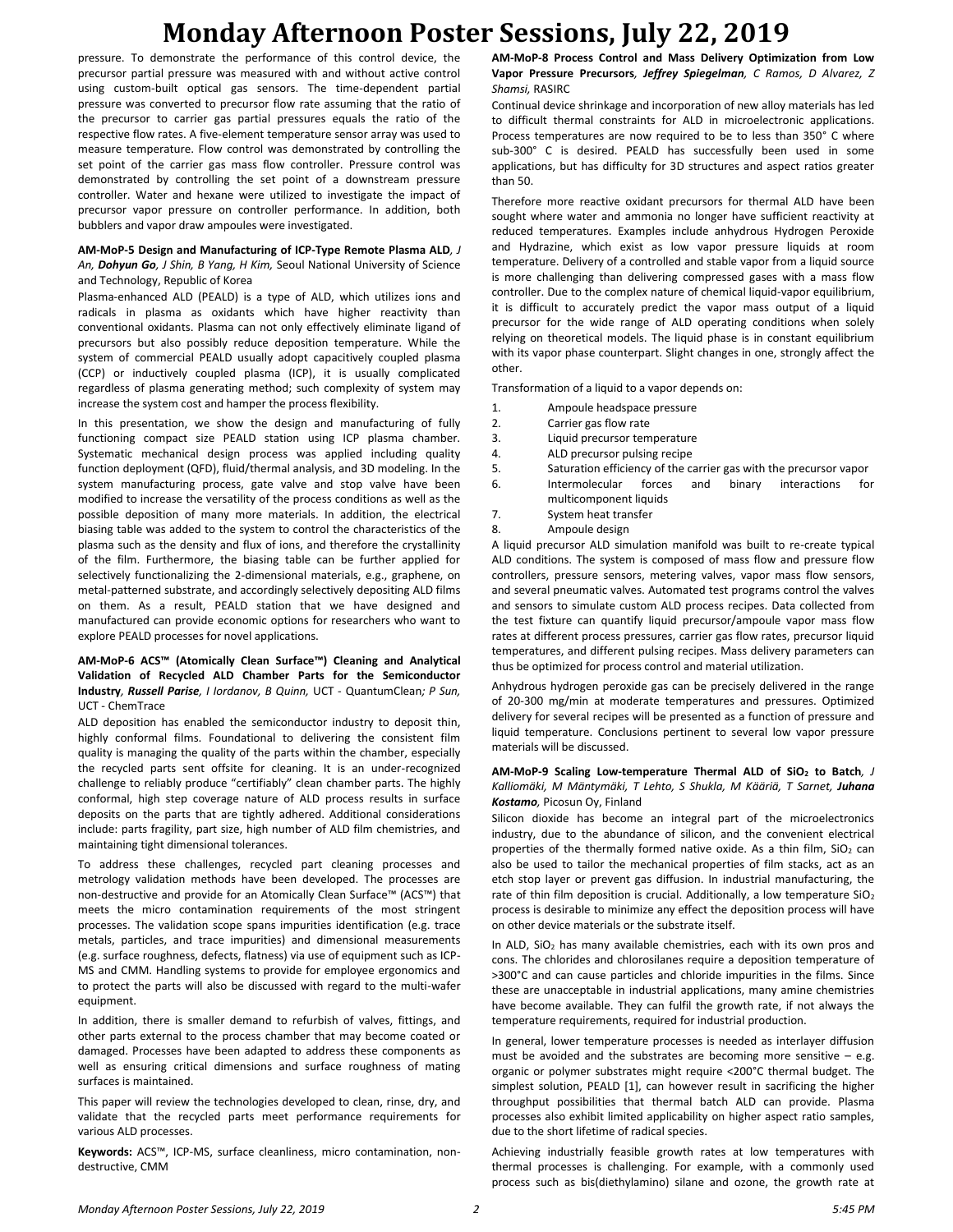## **Monday Afternoon Poster Sessions, July 22, 2019**

100°C is only < 0.1Å per cycle [2]. Most results in literature are also only on single wafers.

We present a reliable low temperature SiO<sub>2</sub> process with growth rates in excess of 1Å per cycle from 60 to 350°C, on single wafers (Figure 1) and in batches, using a precursor with 3 Si atoms and an amine group. While the film thickness increases linearly with the number of cycles, other properties will need to be a compromise between film quality and deposition temperature – a feature common to many ALD processes. In our example, the impurity content was lower at higher deposition temperatures.

The experiments were made with PICOSUN™ R-200 Adv, P-300B and P-1000 hot-wall ALD systems. Si wafers with native oxide layers were used as substrates. The ALD process, its scalability to larger batches, and various properties of the resulting thin films were evaluated in this study.

[1] Won et al. (2010), IEEE Electron Device Lett. 31 (2010)

[2] Hirvikorpi et al., Appl. Surf. Sci. 257 (2010)

#### **AM-MoP-10 A Novel Technique for Pulsed Liquid Source Vapor Delivery for ALD and Short Pulse CVD***, Kathleen Erickson, E Ellsworth,* MSP - A Division of TSI

In recent years, ALD and short pulse CVD have been integrated into more and more commercial microelectronic processes due to the superior thin film qualities these techniques can deliver. In addition to the slower processing time, many of these ALD/CVD processes use expensive liquid precursors, particularly for metal oxides, adding to the expense of moving from less precise PVD to higher performance ALD/CVD. When using liquid precursors in ALD, CVD and MOCVD, standard practice is to use an ampule or a direct liquid injection vaporization technique with a diverter valve. With an ampule or bubbler, an ALD valve is often used to provide a quick pulses of vapor concentration. However there are some limitations to this technique. The source liquid must be pre-heated, not ideal for thermally sensitive liquids; the delivered vapor concentration can be variable and difficult to control; and mass delivery rates are limited. With direct liquid injection vaporization techniques, a diverter valve is typically used to dump the liquid vapor while the vaporized concentration is stabilized; leading to wasted liquid precursor which can be upwards of \$10,000 per liter. This paper presents an alternative to these two conventional techniques to provide a vapor from a liquid source for ALD or short pulse CVD. Using the new Performance Enhanced Turbo-Vaporizer, on/off pulsed data will be presented as an option to improve throughput, reduce processing costs and to widen process options.

The PE Turbo-Vaporizer was designed to minimize dead volume; minimize heat required for vaporization; and provide a wider process window, including maximized vapor concentrations. This direct liquid injection technique features a fast response time and stable concentration output while reducing the need for preventive maintenance. This new vaporizer design enables the possibility of turning on and off the vapor delivery fast enough for ALD processes, but without the need to use a diverter valve – reducing processing time, and reducing the amount of liquid used. Pulsed flow experiments were performed using several different liquid control methods and liquid precursors, including data taken with and without the use of a liquid flow controller. 25ms, 50ms, 150ms and 500ms data will be presented. Repeatability, complexity of the liquid control scheme, key control criteria, and advantages and disadvantages will be discussed.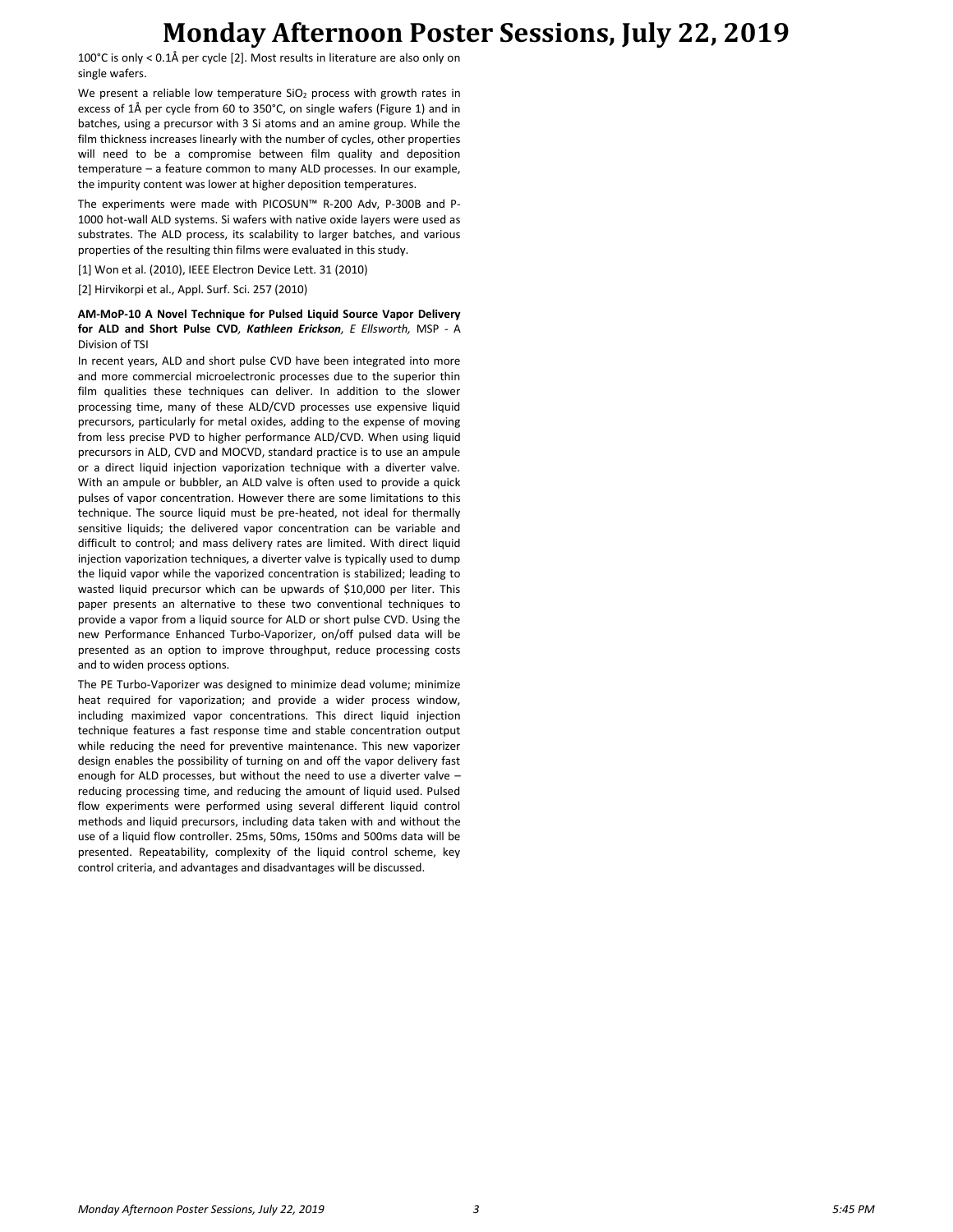# **Wednesday Morning, July 24, 2019**

### **ALD for Manufacturing Room Grand Ballroom E-G - Session AM1-WeM**

### **Spatial ALD, Fast ALD, and Large-Area ALD**

**Moderators:** John F. Conley, Jr., Oregon State University, Paul Poodt, Holst Centre / TNO

#### 8:00am **AM1-WeM-1 Impact of Operating Parameters on Precursor Separation in "Air Hockey" Spatial Atomic Layer Deposition Reactor***, John Grasso, B Willis,* University of Connecticut

A defining characteristic of atomic layer deposition (ALD) is the sequential exposure of a surface to self-limiting, saturating reactions. Temporal ALD operates through intermittent purge cycles, while spatial ALD relies on physical separation accomplished by delivering reactants through a deposition head located in close proximity to the substrate's surface. An inert gas stream placed between precursors acts as a diffusional barrier to prevent mixing. A dysfunctional barrier results in gas phase reaction and non-ALD growth. To understand the impact system parameters have on the efficiency of the gas barrier, this work presents a COMSOL Multiphysics study of the fluid dynamics and concentration diffusion for the system.

We present a case study for ALD of alumina by trimethylaluminum (TMA) and water using a novel spatial ALD system analogous to an air hockey table. In contrast to other spatial ALD reactors that are limited by mechanical constraints, dispersed nitrogen inlets float a substrate overtop an injector region to deposit films within a deposition gap of less than 100 μm. The flotation height, or deposition gap, is a function of the fluid pressure underneath the substrate. An accurate height estimation from the parameters is necessary to evaluate the efficiency of the gas barrier. *In-situ -*height measurements are used to validate the COMSOL model, and the results are in good agreement for different operating conditions.

This work investigates how diffusivity, deposition gap, inert flow rate, and geometric design influence the effectiveness of precursor separation by evaluating the concentration of the precursors at the substrate surface. Small deposition gaps prevent precursor intermixing, however the diffusional barrier is not effective when the inert flow rate is low. Specifically, high diffusivity enables the precursors to readily diffuse beyond their ideal zone, cause gas phase reactions, and lead to CVD growth. Additionally, the uniform surface exposure of reactant is altered, leading to non-uniform growth at the edges of the deposition area. Successful precursor separation can be achieved at large flotation heights when the inert flow is large; however, the precursor concentration at the surface becomes low. These conditions may lead to insufficient saturation of the surface and non-ideal ALD growth. Stationary deposition experiments are utilized to demonstrate the ability of the model to predict non-ALD behavior. Additionally, the geometric design of the reactor plays a critical role in preventing precursor intermixing.

#### 8:15am **AM1-WeM-2 Plasma Enhanced Spatial ALD of Silver Thin Films at Atmospheric Pressure***, Tim Hasselmann,* University of Wuppertal, Germany*; N Boysen,* Ruhr University Bochum, Germany*; D Theirich,*  University of Wuppertal, Germany*; A Devi,* Ruhr University Bochum, Germany*; T Riedl,* University of Wuppertal, Germany

A wide range of opto-electronic devices, such as solar cells and light emitting diodes, require electrodes that are highly conductive and at the same time transparent. Ultra thin (thickness < 10 nm) silver (Ag) films can provide these properties.[1,2] Plasma enhanced atomic layer deposition (PE-ALD) would be a suitable coating technique that allows for homogenous film growth on large areas at low temperatures with precise thickness control. Since ALD is originally a vacuum based technique, limitations towards high throughput processing and low-cost manufacturing occur. These drawbacks can be overcome by spatial PE-ALD at atmospheric pressure.[3] In our earlier work, we have shown outstanding (conductive) gas diffusion barriers and more recently, the growth of Ag films from a novel halogen-free precursor, by spatial PE-ALD at atmospheric pressure.[4-6] In this work, we provide detailed growth studies of Ag thin films grown from this novel 1,3-di-tert-butyl-imidazolin-2-ylidene silver(I) 1,1,1- trimethyl-N-(trimethylsilyl) silanaminide [(NHC)Ag(hmds)] precursor by spatial PE-ALD. An atmospheric pressure dielectric barrier discharge with  $Ar/H<sub>2</sub>$  as working gas is used. Saturating behavior with growth rates of about 2.4x10<sup>14</sup> atoms/(cm<sup>2</sup> cycle) (corresponding to an equivalent of 0.42 Å/cycle), determined by RBS, at a very low deposition temperature of 100°C is shown, with only small amounts of residual carbon ( $\approx$ 1.5 at.%) and Si ( $\approx$ 0.8 at.%) in the films.

Percolated and conductive Ag films with a low sheet resistance of 0.9  $\Omega$ /sq (resistivity: 10-5Ωcm) are demonstrated. Furthermore, the influence of the deposition temperature in a range from 80°C to 120°C on the growth characteristics is discussed. All results are compared to those obtained from the more established precursor [Ag(fod)(Pet<sub>3</sub>)] (FOD).[7] The prospects to use these ALD grown Ag layers to create highly conductive electrodes for perovskite solar cells are discussed.

[1] K. Zilberberg et al., J. Mater. Chem. A 4, 14481–14508 (2016)

[2] Y. J. Yun et al., Adv. Funct. Mater. 27, 1701513 (2017)

[3] P. Poodt et al., J. Vac. Sci. & Technol. A 30, 01A142 (2012)

[4] L. Hoffmann et al., ACS Applied Mater. & Interfaces 9, 4171 (2017)

[5] L. Hoffmann et al., J. Vac. Sci. & Technol. A 36, 1, 01A112 (2018)

[6] N. Boysen et al., Angew. Chem. Int. Ed. 57(49) 16224-16227 (2018)

[7] M. Kariniemi et al., Chem. Mater., 23(11), 2901–2907. (2011)

#### 8:30am **AM1-WeM-3 Low Temperature Spatial PEALD of Silicon Nitride Films from Aminosilane Precursors and DC Direct Plasma***, Eric Dickey,*  Lotus Applied Technology **INVITED**

PEALD of silicon nitride using aminosilane precursors in combination with N<sub>2</sub>, N<sub>2</sub>:H<sub>2</sub>, or NH<sub>3</sub> plasma has been widely studied in recent years. Most of this research has been conducted in conventional pulse-purge reactors, employing RF plasma from either indirect Inductively Coupled Plasma (ICP) or direct Capacitively Coupled Plasma (CCP). While the use of RF plasma is a necessity for pulse-purge ALD reactors, Spatial ALD provides an opportunity to use a simple DC direct plasma. This is due to the fact that most interior surfaces of the reaction chamber, including the plasma electrode, are not coated with the dielectric film, as growth occurs only on the surfaces that are exposed to both the plasma and the precursor. In this work, a spatial ALD system incorporating a rotary disc substrate holder and DC diode plasma was used to deposit silicon nitride at temperatures between 300 and 350°C, from bis(diethylamino)silane (BDEAS), bis(tertbutylamino)silane (BTBAS), diisopropylaminosilane, (DIPAS), and "New SAM" supplied by Air Liquide. N<sub>2</sub> and N<sub>2</sub>:H<sub>2</sub>(4%) were used as the plasma gas, with an operating pressure between 0.5 and 1.2 Torr. Refractive index values as high as 2.14 at 633nm were attained, and wet etch rates in dilute hydrofluoric acid (1%) as low as 1 nm per minute were measured. RBS compositional analysis for stoichiometry and contamination was performed on a subset of samples, and showed significant variation depending on the precursor and plasma gas used.

9:00am **AM1-WeM-5 Development and Characterization of an Atmospheric Pressure Plasma Reactor Compatible with Open-Air Spatial ALD***, H Rabat, F Zoubian, O Aubry, N Dumuis, S Dozias,* GREMI Université d'Orléans/CNRS, France*; C Masse de la Huerta, A Sekkat, V Nguyen,* LMGP Grenoble INP/CNRS, France*; M Bonvalot, C Vallée,* LTM-UGA, France*; D Hong,* GREMI Université d'Orléans/CNRS, France*; David Muñoz-Rojas,*  LMGP Grenoble INP/CNRS, France

Dielectric Barrier Discharges (DBD) are widely used for atmospheric pressure plasma generation. The possibility of their adaptation in custommade configurations makes them potential candidate to assist deposition processes. In fact, the increased need of high-quality thin films forces to improve the deposition techniques. New processes should be able to work in less constrained conditions such as atmospheric pressure rather than vacuum and to have faster deposition rates while respecting the same high quality of the deposited films. In this paper we present the development of a surface dielectric barrier discharge plasma reactor to assist an atmospheric spatial atomic layer deposition process. The plasma was generated by a surface dielectric barrier discharge powered by a microsecond pulsed high voltage power supply. The dissipated power was measured for different configurations, and thanks to the micro discharges imaging, it was observed that the thickness and the shape of the dielectric barrier influenced the micro discharges distribution on the dielectric surface. The plasma reactor exhaust gas was chemically analyzed by FTIR spectroscopy and micro gas chromatography. The ozone concentration was determined as function of frequency of the power supply. Initial results of utilization of the new compact atmospheric plasma head to deposit functional materials by open-air high-throughput plasma-activated SALD will be provided.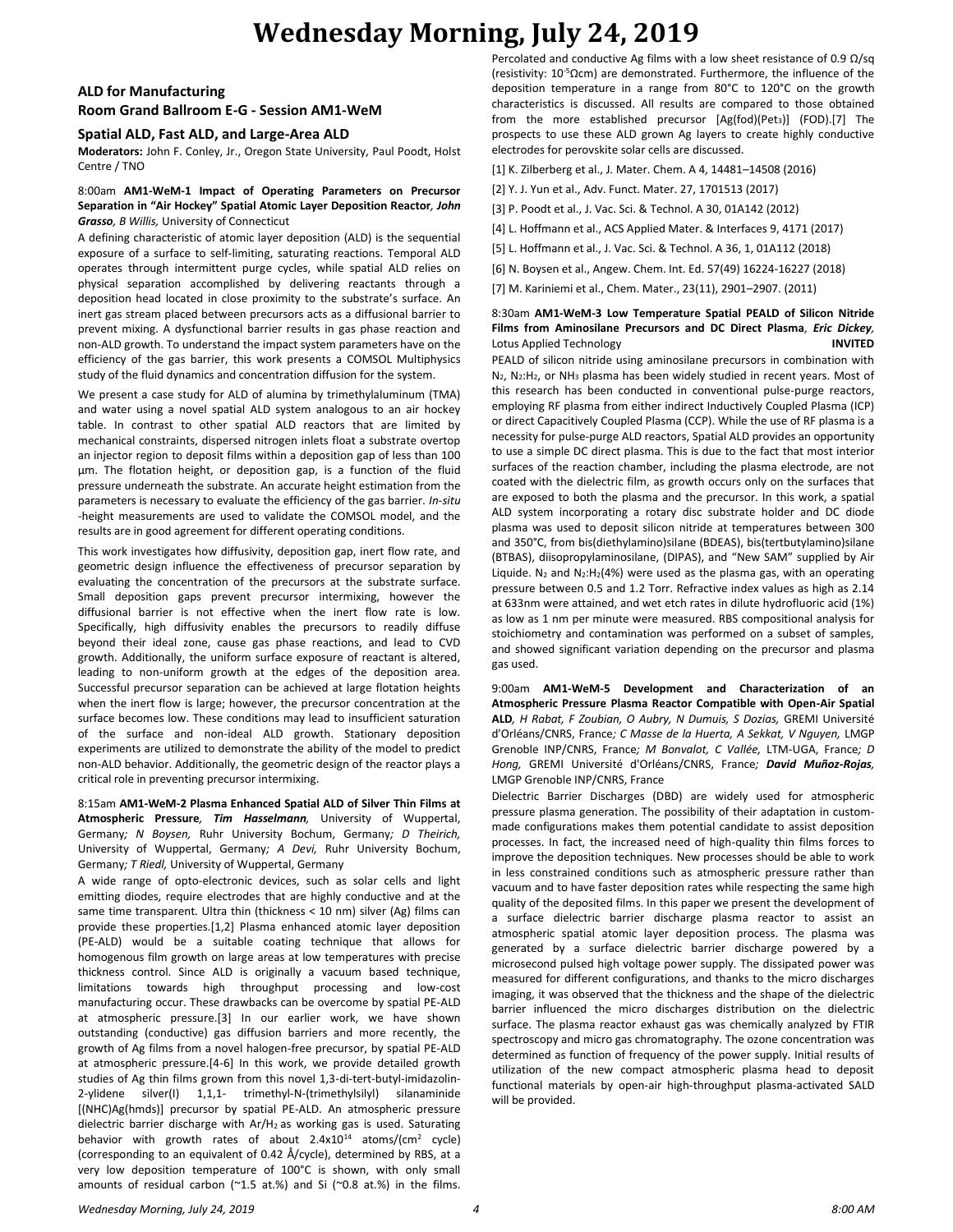## **Wednesday Morning, July 24, 2019**

9:15am **AM1-WeM-6 Fast Plasma ALD Employing de Laval Nozzles for High Velocity Precursor Injection***, Abhishekkumar Thakur, J Sundqvist,*  Fraunhofer Institute for Ceramic Technologies and Systems IKTS, Germany*; S Wege,* Plasway Technologies GmbH, Germany

ALD based self-aligned multiple patterning (SAxP) has been the key process to continued chip scaling. SAxP demands PEALD for low temperature and conformal deposition of spacers on photoresist features for the subsequent etch based pitch splitting. ALD is limited by low thru put that can be improved by raising the growth per cycle (GPC), using new ALD precursor, preforming batch ALD or fast Spatial ALD, shrinking the ALD cycle length, or omitting purge steps to attain the shortest possible ALD cycle. Today's latest and highly productive platforms facilitate very fast wafer transport in and out of the ALD chambers. Current 300 mm ALD chambers for high volume manufacturing are mainly top-down or cross-flow single wafer chambers, vertical batch furnaces, or spatial ALD chambers.

In our research developing fast PE ALD processes, we use top down gas flow via showerhead to ignite a 60 MHz plasma (CCP) in a 300 mm chamber. The chamber has been modified to attain ultra-short (≤10 ms) ALD precursor pulses along with good uniformity using a ring injector (WO2017194059A1) with integrated de Laval nozzles enabling high speed, all-round precursor injection across the wafer. We used the well-known TMA-O<sub>2</sub> PEALD process to deposit  $Al_2O_3$  for the hardware development and the productivity benchmarking.

Initially we used a single capillary injector for PEALD of  $Al_2O_3$  at room temperature (30 °C), wherein we shrunk the TMA pulse length from 2000 ms down to 15 ms maintaining the constant 1.7 Å GPC (Fig. 1), which confirmed the self-limiting nature of the TMA half-reaction. With the de Laval ring injector the saturation started at 10 ms of TMA pulse length (Fig. 2), which is the tested switching limit of the electro-pneumatic ALD valve. The process linearity (Fig. 3) and the saturation curve indicated the ALD nature of the process. For 50 ms of TMA pulse, a wide ALD temperature window (30-120 °C) with constant 1.3 Å GPC was extracted (Fig. 4). Even with very short pulses we achieved a very good uniformity from wafer center to the edge. XPS analysis of the deposited  $Al_2O_3$  indicated that the film deposited at 120 °C were more oxidized than the films at 30 °C with the single injector. However, the elemental composition for films deposited with TMA pulse of 10 ms vs. 50 ms was indistinguishable. A surface carbon contamination (Table 1) was observed due to the wafer exposure to the outer atmosphere post processing. However, angular XPS depth profiling revealed no detectable amounts of carbon in the "bulk of the film". The complete ALD process optimization results including plasma pulse optimization, conformality and 300 mm wafer scale uniformity will be presented at the conference.

9:30am **AM1-WeM-7 Development of a Meter Scale ALD Optical Coating Tool for Astronomical Mirror (and other) Applications***, D Fryauf,* University of California Santa Cruz*; A Phillips,* University of California Observatories*; A Feldman,* Structured Material Industries, Inc.*; N Kobayashi,* University of California Santa Cruz*; Gary Tompa,* Structured Material Industries, Inc.

Atomic Layer Deposition (ALD) is best known for depositing electronic device films, but it also offers great promise for producing transparent barrier films on optics - such as large concave metal-coated astronomical observatory telescopic mirrors. To date, ALD coatings on mirrors has been limited to relatively small-sized optics and certainly not ones with their mounting hardware attached. We have designed, constructed, and tested a new ALD tool to apply uniform ALD coatings on planar and curved substrates up to 1m in diameter. The new tool has been named the Meter Scale ALD (MS-ALD) tool. The MS-ALD tool employs a unique chamber design that isolates a large substrate surface to be coated by utilizing the substrate itself as an internal wall of the process chamber. This configuration allows the backside of the optic to be isolated from the front side process environment allowing robust transparent uniform protective dielectric coatings to be grown on telescope mirrors with their backside support hardware in place. Conceptual design, modeling, implementation, results, scalability, and future direction of this new tool are discussed for coating large astronomical telescope optics, specifically protective coatings for aluminum and silver surfaced mirrors as well as other future large structures and, ultimately, semiconductor wafers. To demonstrate the potential of this new design, aluminum oxide has been deposited by thermal ALD using trimethylaluminum and water at a reaction temperature of 60°C. Growth rates, dependence on precursor pulse times, and chamber purge times, show that the two half-reactions occur in a saturated regime, matching characteristics of ideal ALD behavior. The aluminum oxide deposition process parameters of the MS- ALD are compared with those of a conventional 100 mm wafer-scale ALD tool. Saturated ALD growth was

realized with a simple scaling factor applied to precursor pulse and purge times. Growth was demonstrated using more than fifty 100 mm diameter wafers mounted on a glass substrate to represent a meter scale mirror. The results show promising application of transparent robust dielectric films as uniform barriers across large, and at times complex, optical components at the meter scale are now possible.

#### 9:45am **AM1-WeM-8 From Wet-lab to Cleanroom: An Integrated ALD-CVD Process for the Large-area Deposition of Ultrathin Zeolitic Imidazolate Framework Films***, Ivo Stassen, A Cruz, R Ameloot,* KU Leuven, Belgium

Robust and scalable thin film deposition methods are key to realize the potential of the combined nanoporosity and hybrid organic-inorganic chemical modularity of metal-organic frameworks (MOFs) in electronic devices [1]. Here, we report the first fully integrated and highlycontrollable vapor deposition process for MOFs (MOF-CVD) [2], as recently implemented in a 200 mm modified commercial ALD reactor. The process consists of two-steps: (1) atomic layer deposition for the metal oxide precursor, and (2) subsequent stop-flow reaction with the sublimated organic linker at elevated pressure and non-isothermal temperature conditions. As our selected test case, the optimized MOF-CVD process for ZIF-8 (zinc-2-methylimidazolate) showcases smooth, pinhole-free and large-area uniform ultrathin films that are highly nanoporous. Our process distinguishes itself from previous works as it permits single-chamber deposition, under mild conditions and without the need for a separate post-deposition crystallization steps; to the best of our knowledge, it is the only MOF thin film deposited *via* an integrated ALD-CVD method on large area substrates to date. Through its implementation in a single-chamber, the MOF-CVD reaction mechanism was studied using a combination of time-resolved *in situ* ellipsometry and QCM monitoring, and *ex situ* thin film characterization techniques. We will present the impact of relevant deposition parameters in the form of a MOF-CVD deposition-rate process chart. Our method shows great promise to ease the manufacturing of devices based on MOF thin films, as will demonstrated by a sneak preview of ongoing application projects.

[1] Stassen, I., Ameloot R., *et al.* An updated roadmap for the integration of metal–organic frameworks with electronic devices and chemical sensors. Chem Soc Rev 46, 3185–3241 (2017).

[2] Stassen, I., Ameloot R., *et al.* Chemical vapour deposition of zeolitic imidazolate framework thin films. Nat. Mater. 15, 304–310 (2016).